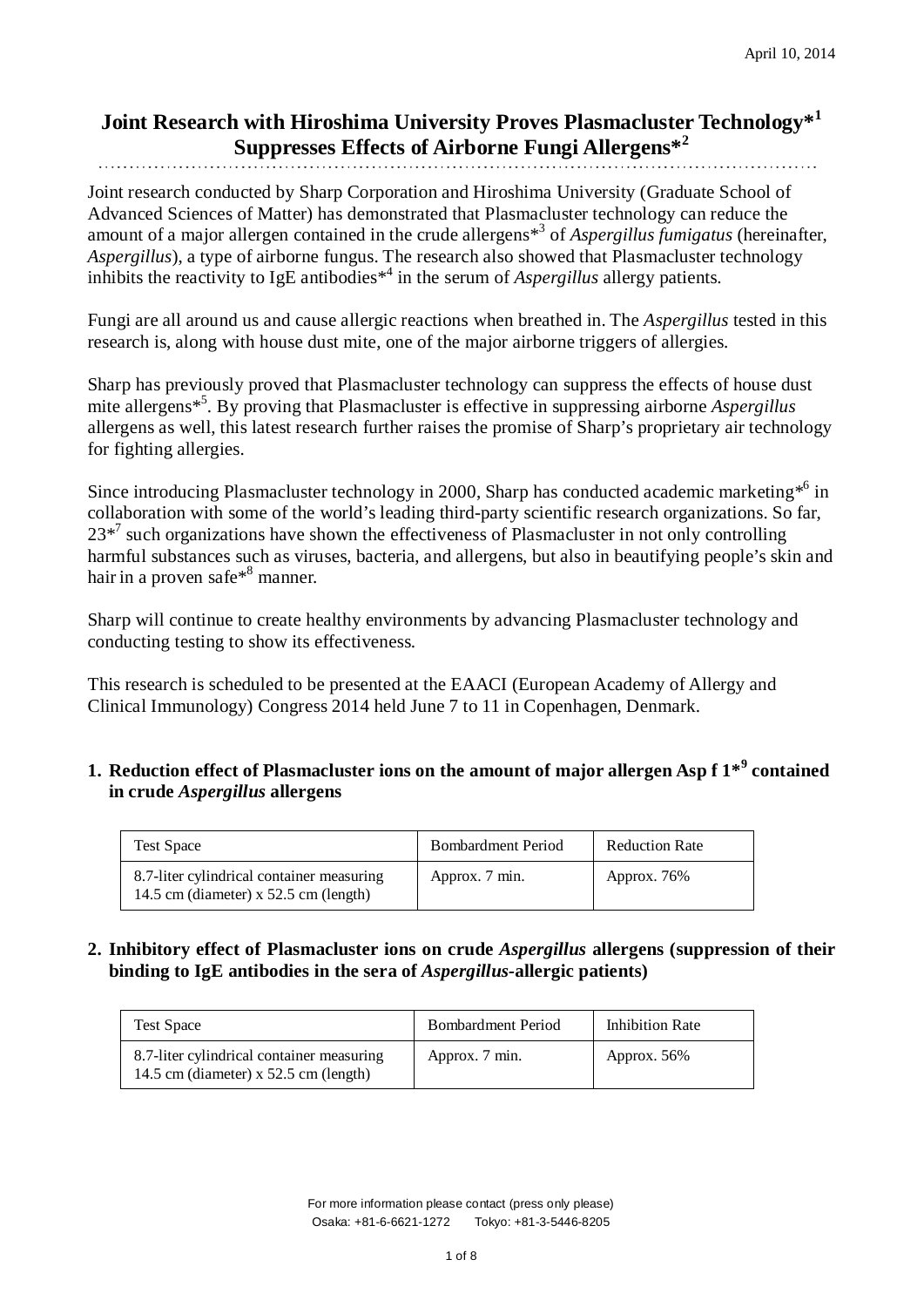- \*1 Plasmacluster is a registered trademark of Sharp Corporation.
- \*2 Allergens are substances that cause allergic reactions; they are found in house dust mite, pollen, fungi, and other proallergic substances.
- \*3 Crude allergens of *Aspergillus* contain multiple allergen molecules. By contrast, a purified allergen is a specific allergen molecule that has been purified through biochemical separation procedures.
- \*4 An antibody is a class of protein that specifically binds to certain target antigens. IgE (immunoglobulin E) is an antibody isotype that causes allergic reactions.
- \*5 Announced on September 3, 2003.
- \*6 Collaboration with leading third-party academic research institutions to gather and analyze scientific data in order to apply findings to new products.
- \*7 As of April 10, 2014.
- \*8 According to testing by LSI Medience Corporation (inhalation toxicity test, eye and skin irritation test, and corrosivity test).
- \*9 The major allergen Asp f 1 is one of the main allergens of *Aspergillus* allergens. Its molecular structure has been elucidated, and it has been registered with the WHO (World Health Organization).

#### **1. Reduction effect of Plasmacluster ions on the amount of protein in major allergen Asp f 1 in crude** *Aspergillus* **allergens**

#### Verification methods

- Test institution: Hiroshima University (Graduate School of Advanced Sciences of Matter)
- Test space: 8.7-liter cylindrical container measuring 14.5 cm (diameter) x 52.5 cm (length)
- Allergen tested: Major allergen Asp f 1 contained in crude allergens of *Aspergillus fumigatus*
- Test device: Plasmacluster ion generating unit (attached to inside of cylindrical container)
- Plasmacluster ion density: Average of  $25,000$  ions/cm<sup>3</sup> in cylindrical container
- Plasmacluster ion bombardment period: Approx. 7 min.
- Control test: Cylindrical container with no Plasmacluster ion generating unit
- Test and analytical methods:

A Plasmacluster ion generator was attached to the inside of the cylindrical container. The container was filled with Plasmacluster ions. A mist of crude *Aspergillus* allergens was infused into the upper part of the container. The ion-treated and sham-treated allergens were collected at the bottom of the container, and the amount of protein in the major allergen Asp f 1 was quantified using the sandwich  $ELISA*^{10}$  method.

#### Results

Compared to the control test (*i.e.* without Plasmacluster ion generating unit), treatment with Plasmacluster ions significantly reduced the amount of protein in the major allergen Asp f 1 (an approximate 76% reduction) in the crude *Aspergillus* allergens.

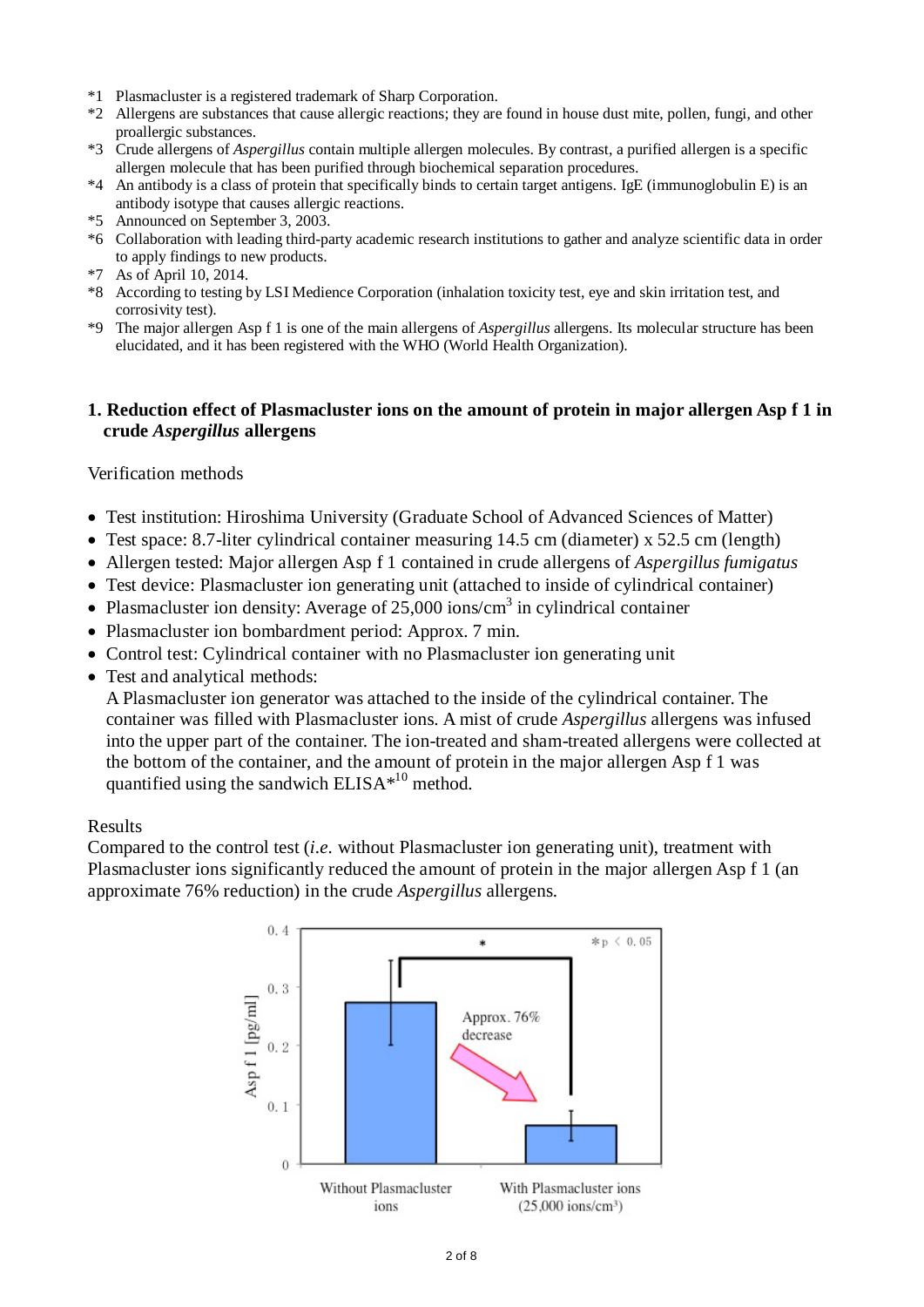\*10 Sandwich ELISA method: A method of measuring the amount of biopolymers such as allergens.

### **2. Inhibitory effect of Plasmacluster ions on the binding capacity of crude** *Aspergillus* **allergens to IgE antibodies in the sera of** *Aspergillus***-allergic patients**

Verification methods

- Test institution: Hiroshima University (Graduate School of Advanced Sciences of Matter)
- Test space: 8.7-liter cylindrical container measuring 14.5 cm (diameter) x 52.5 cm (length)
- Allergen tested: Crude allergens of *Aspergillus fumigatus*
- Test device: Plasmacluster ion generating unit (attached to inside of cylindrical container)
- Plasmacluster ion density: Average of  $25,000$  ions/cm<sup>3</sup> in cylindrical container
- Plasmacluster ion bombardment period: Approx. 7 min.
- Control test: Cylindrical container with no Plasmacluster ion generating unit
- Test and analytical methods:

A Plasmacluster ion generator was attached to the inside of the cylindrical container. The container was filled with Plasmacluster ions. A mist of crude *Aspergillus* allergens was infused into the upper part of the container. The ion-treated and sham-treated allergens were collected at the bottom of the container, and their reactivity to IgE antibodies in the sera of *Aspergillus*allergic patients was analyzed using the ELISA inhibition $*$ <sup>11</sup> method.

#### Results

Compared to the control test (*i.e.* without Plasmacluster ion generating unit), treatment with Plasmacluster ions significantly impaired the reactivity to IgE antibodies in the sera of *Aspergillus*allergic patients (an approximate 56% inhibition; assessed at inhibition rate of 50% $*^{12}$ ).



Inhibitor concentration [ng/well]

\*11 ELISA inhibition method: A method in which competitive inhibition of antigen-antibody reactions is used to conduct a quantitative comparative analysis of the antibody binding activity of antigens, including allergens. In these tests, a comparison was done on the reactivity of allergens and IgE antibodies in two cases: one in which exogenously added allergens (herein referred to as 'inhibitor') were collected in the presence of Plasmacluster ions; and the other in which the added inhibitor allergens were collected without Plasmacluster ions. If the allergenicity of the inhibitor is lowered as a result of treatment with Plasmacluster ions, a much larger amount of inhibitor must be exogenously added to achieve the same inhibitory action as that of a sham-treated inhibitor. (*i.e.* The graph shifts to the right.)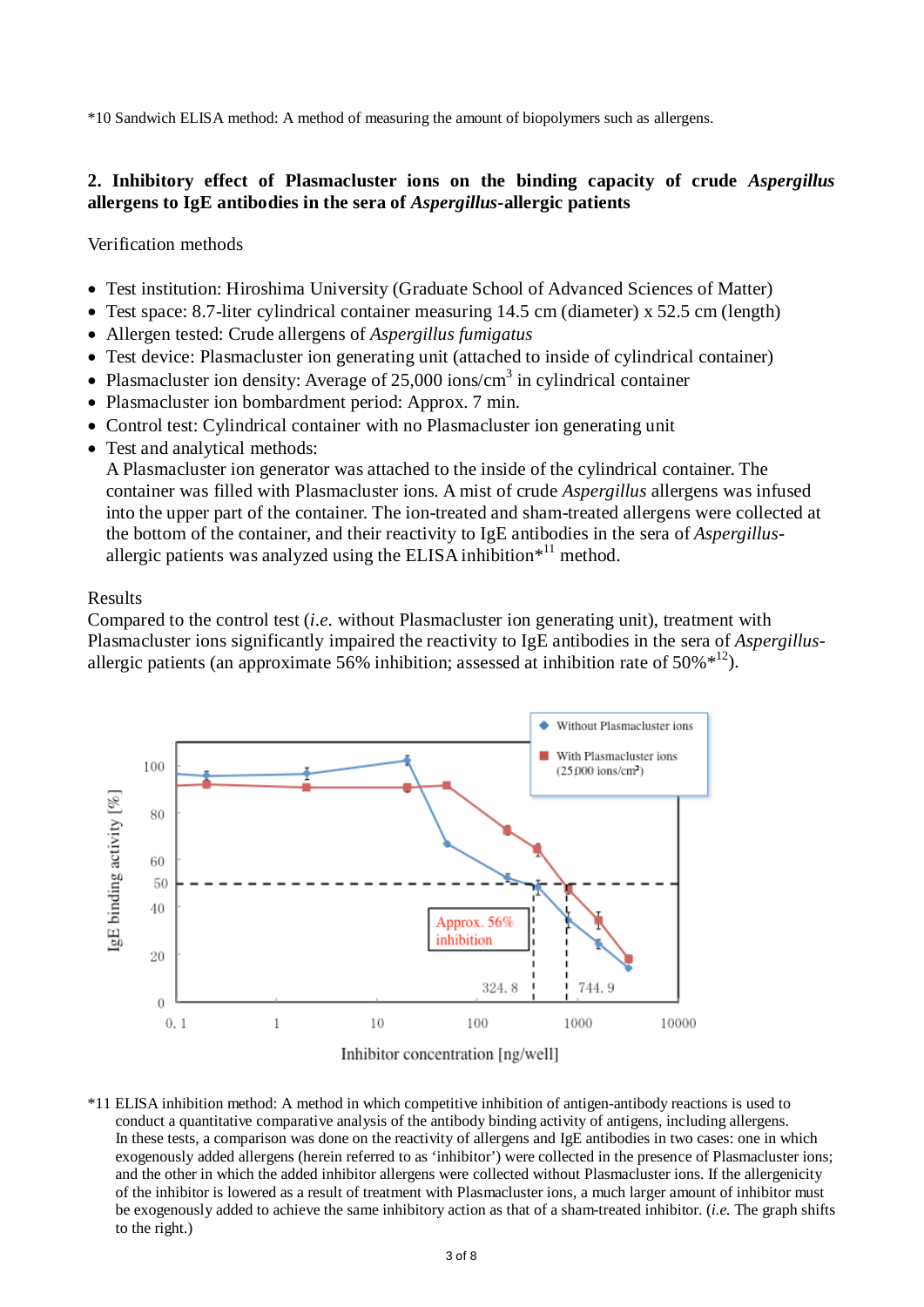\*12 Inhibition rate of 50%: The point at which IgE antibody reactivity (binding activity) to immobilized allergen is inhibited by 50% (reduced by half) upon adding the inhibitor (shown by a dotted line on the graph).

#### **Comment from Dr. Seiji Kawamoto, Associate Professor, Graduate School of Advanced Sciences of Matter, Hiroshima University**

The increase in allergies is a serious social problem, but no radical treatment is available right now for allergic disorders. Thus, the most effective way to prevent allergies is still avoidance and/or elimination of environmental allergens. Through this joint research, we confirmed that Plasmacluster technology is effective in reducing and inhibiting allergens that originate from fungi. This knowledge provides insight into dealing with indoor-environment allergies.

#### **Overview of the Department of Molecular Biology, Graduate School of Advanced Sciences of Matter, Hiroshima University**

Research in the Department of Molecular Biotechnology covers the entire spectrum, from fundamental research in the mechanisms of life sciences, to research that applies these fundamental research findings. The department has achieved world-class research successes through its innovative ideas and wealth of research facilities. The department's goal is to foster outstanding researchers and advanced technology specialists by conducting state-of-the-art research aimed at achieving new discoveries and applications in molecular biotechnology that result in improving people's well-being.

#### **Associate Professor Seiji Kawamoto**

Affiliation: Department of Molecular Biology, Graduate School of Advanced Sciences of Matter, Hiroshima University

Specialties: Immunology, Animal cell technology, Applied microbiology, Applied molecular cell biology

History

1996: Research Fellow, Japan Society for the Promotion of Science 1997: Assistant Professor, Faculty of Engineering, Hiroshima University 1999: Assistant Professor, Graduate School of Advanced Sciences of Matter, Hiroshima University 2002: Visiting Research Fellow, Harvard Medical School, USA (Research Fellow, Japan Society for the Promotion of Science Postdoctoral Fellowships for Research Abroad) 2008: Current position

### *Aspergillus*

A common species of fungi occurring in the natural environment; *e.g.* in food, dust, and soil. *Aspergillus fumigatus* is a pathogenic type of *Aspergillus* known to cause allergic bronchitis (bronchopulmonary aspergillosis).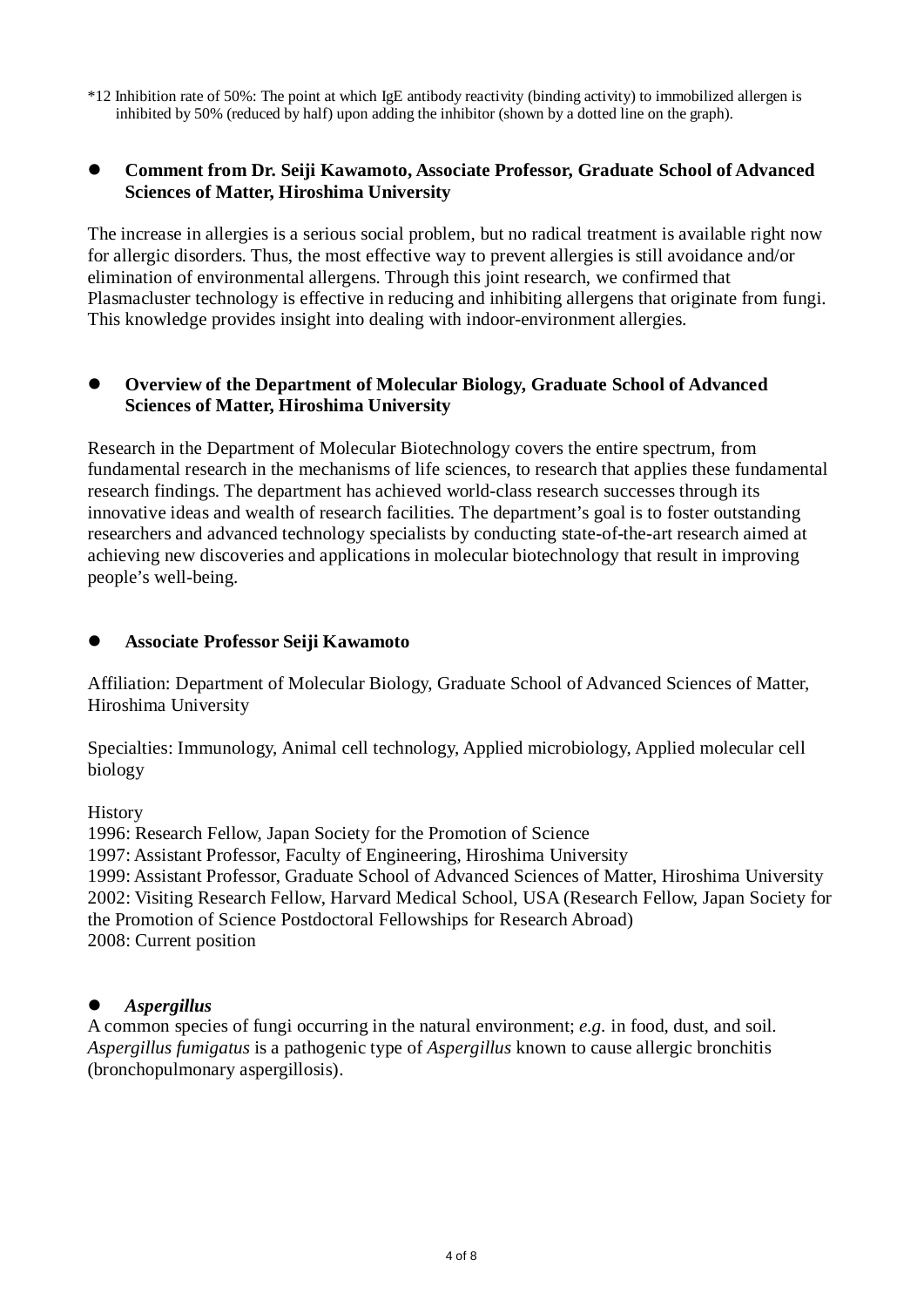#### **About Plasmacluster Technology**

In Sharp's proprietary air purification technology, positively charged hydrogen ions  $(H<sup>+</sup> (H<sub>2</sub>O)<sub>n</sub>)$  and negatively charged oxygen ions  $(O_2^-(H_2O)_m)$  are discharged simultaneously. These positive and negative ions instantaneously bond on the surface of airborne substances such as bacteria, fungi, viruses, and allergens, becoming highly reactive OH radicals (hydroxyl radicals) that break down the proteins on the surface of these bacteria and other substances. By chemical reaction, the OH radicals work to suppress the activity of those substances.



## **How Plasmacluster Ions Are Generated**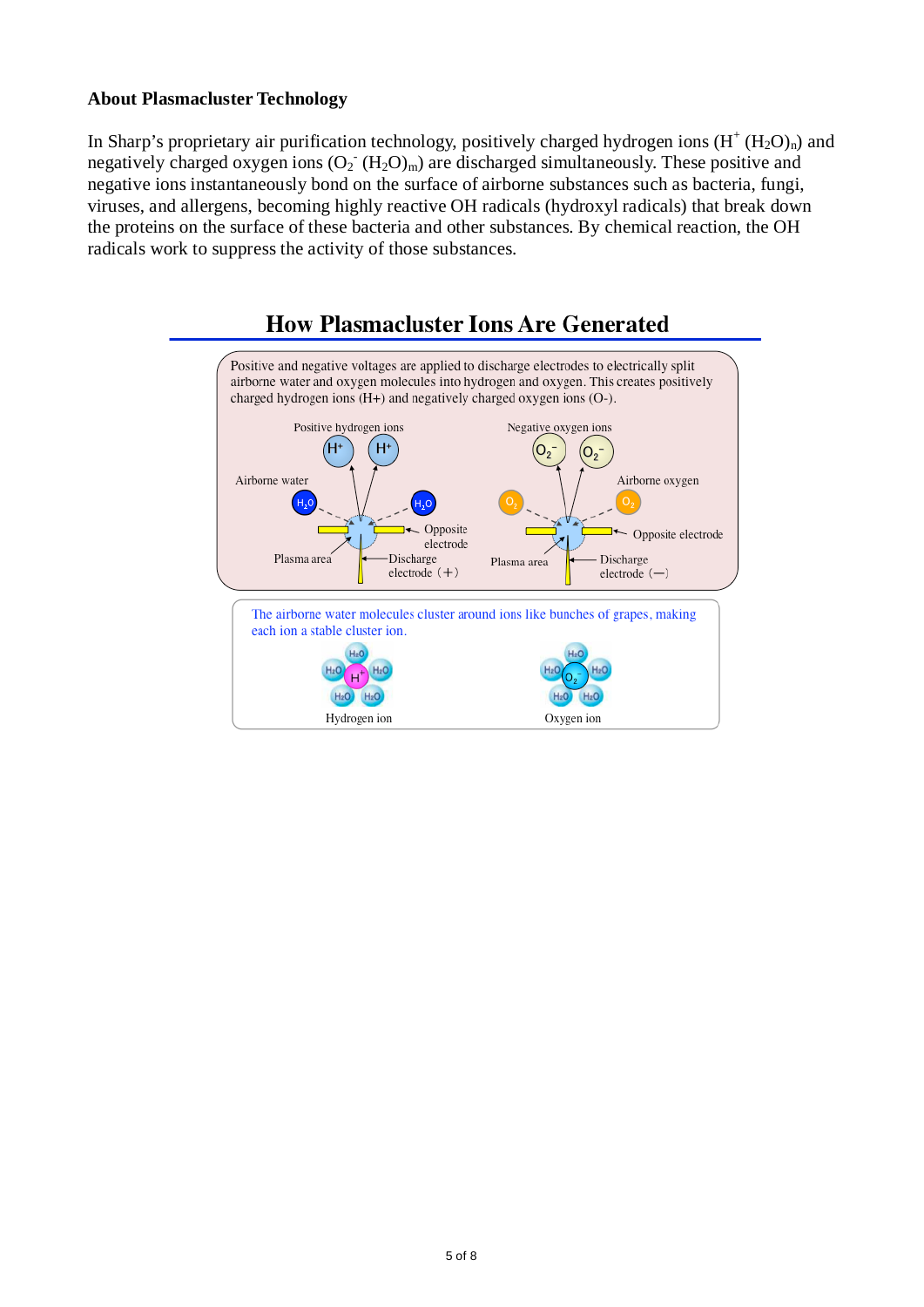# **Mechanism for Decomposing Allergens\*<sup>13</sup>**



As Plasmacluster Ions surround airborne allergens, they are transformed into OH (hydroxyl) radicals, a powerful activated substance. These OH radicals denature the allergen's IgE antibody binding site at the molecular level. Thus, even if these allergens were to enter the body, the body would not react with allergic symptoms.

\*13 July 21, 2006 press release: Mechanism for Suppressing Mite Allergens by Plasmacluster Ions Explained

### **Comparison of Oxidation**

Positive and negative ions bond on the surface of airborne viruses and bacteria and react chemically to form OH radicals, which have high oxidation power (standard oxidation potential 2.81 V). These reduce the contagiousness of airborne viruses and the activity of bacteria.

| <b>Active Substances</b> | Chemical Formula | Standard Oxidation Potential (V) |
|--------------------------|------------------|----------------------------------|
| Hydroxyl radicals        | <b>OH</b>        | 2.81                             |
| Oxygen atom              | O                | 2.42                             |
| Ozone                    | O <sub>3</sub>   | 2.07                             |
| Hydrogen peroxide        | $H_2O_2$         | 1.78                             |
| Hydroperoxyl radical     | <b>OOH</b>       | 1.7                              |
| Oxygen molecule          | O <sub>2</sub>   | 1.23                             |

Source: *Fundamentals and Applications of Ozone*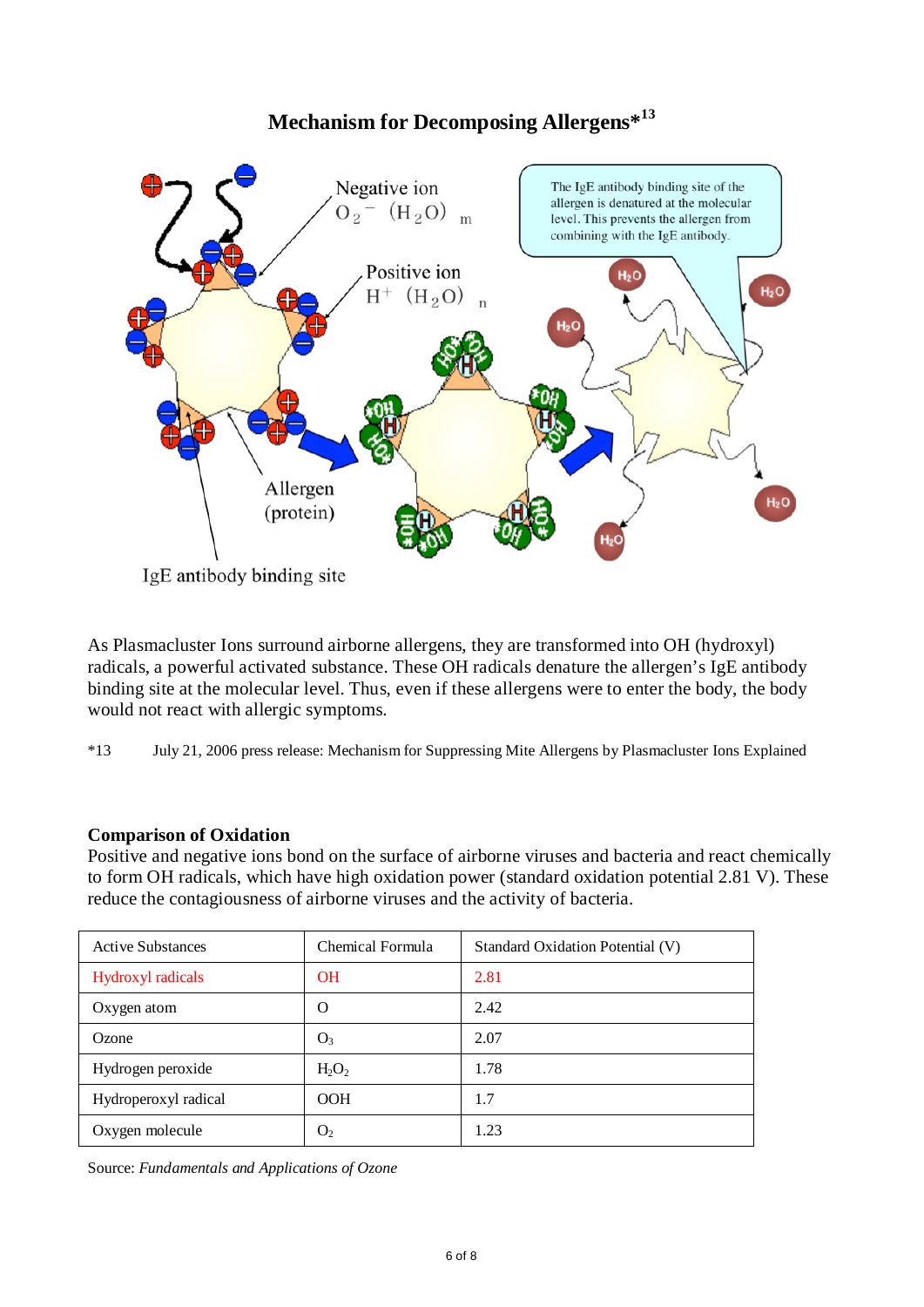# **23 Research Institutes That Provided Data for Sharp's Academic Marketing**

| <b>Target Substance</b>  | Testing and Verification Organization                                                                            |
|--------------------------|------------------------------------------------------------------------------------------------------------------|
|                          | Kitasato Research Center of Environmental Sciences, Japan                                                        |
|                          | Seoul National University, Korea                                                                                 |
|                          | Shanghai Municipal Center for Disease Control and Prevention, China                                              |
|                          | Kitasato Institute Medical Center Hospital, Japan                                                                |
| <b>Viruses</b>           | Retroscreen Virology, Ltd., UK                                                                                   |
|                          | Shokukanken Inc., Japan                                                                                          |
|                          | Hanoi College of Technology, Vietnam National University, Vietnam                                                |
|                          | Pasteur Institute of Ho Chi Minh City, Vietnam                                                                   |
|                          | Public Health Research Foundation, Graduate School of Medicine, Tokyo University                                 |
|                          | Graduate School of Advanced Sciences of Matter, Hiroshima University, Japan                                      |
| Allergens                | Department of Biochemistry and Molecular Pathology, Graduate School of Medicine,<br>Osaka City University, Japan |
|                          | Soiken Inc., Japan                                                                                               |
|                          | Ishikawa Health Service Association, Japan                                                                       |
|                          | University of Lübeck, Germany                                                                                    |
| Fungi                    | Professor Gerhard Artmann, Aachen University of Applied Sciences, Germany                                        |
|                          | Japan Food Research Laboratories, Japan                                                                          |
|                          | Shokukanken Inc., Japan                                                                                          |
|                          | Ishikawa Health Service Association, Japan                                                                       |
|                          | Shanghai Municipal Center for Disease Control and Prevention, China                                              |
|                          | Kitasato Research Center of Environmental Sciences, Japan                                                        |
|                          | Kitasato Institute Medical Center Hospital, Japan                                                                |
|                          | Dr. Melvin W. First, Professor Emeritus, Harvard School of Public Health, US                                     |
| Bacteria                 | Animal Clinical Research Foundation, Japan                                                                       |
|                          | University of Lübeck, Germany                                                                                    |
|                          | Professor Gerhard Artmann, Aachen University of Applied Sciences, Germany                                        |
|                          | Japan Food Research Laboratories, Japan                                                                          |
|                          | Shokukanken Inc., Japan                                                                                          |
| Organic chemicals        | Sumika Chemical Analysis Service, Ltd., Japan                                                                    |
| Odors, pet smells        | Boken Quality Evaluation Institute, Japan                                                                        |
|                          | Animal Clinical Research Foundation, Japan                                                                       |
| Skin beautifying effects | Soiken Inc., Japan                                                                                               |
| Hair beautifying effects | Saticine Medical Co., Ltd.                                                                                       |
|                          | C.T.C Japan Ltd.                                                                                                 |